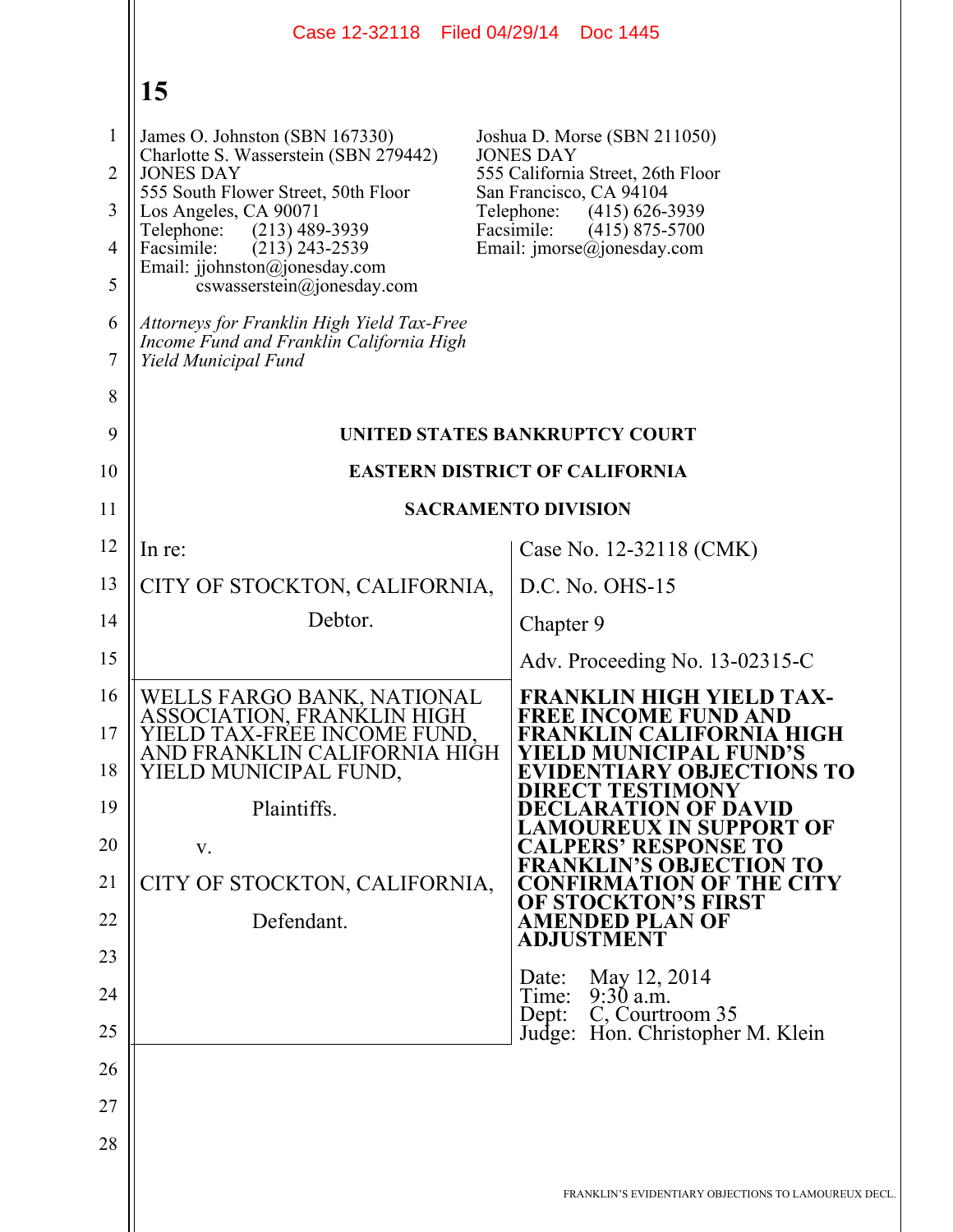Franklin High Yield Tax-Free Income Fund and Franklin California High Yield Municipal

2 Fund (collectively, "Franklin") respectfully submit the following evidentiary objections to the

3 *Direct Testimony Declaration Of David Lamoureux In Support Of CalPERS' Response To* 

*Franklin's Objection To Confirmation Of The City Of Stockton's First Amended Plan Of* 

*Adjustment* [Docket No. \_\_\_\_] (the "Lamoureux Decl.").<sup>1</sup>

| 6                     | PARAGRAPH OBJECTED TO                                                                                                                                                                  | <b>GROUNDS FOR OBJECTION</b>                                                                                      |
|-----------------------|----------------------------------------------------------------------------------------------------------------------------------------------------------------------------------------|-------------------------------------------------------------------------------------------------------------------|
| $\boldsymbol{7}$<br>8 | The role of a pension actuary is to determine how<br>6.<br>much money must be contributed to a pension plan each<br>year in order to properly fund the benefits promised to            | Franklin objects to the statements in<br>this paragraph because they are not<br>relevant. FED. R. EVID. 401, 402. |
| 9                     | employees that will become due in the future. This is<br>done through analysis of the financial consequence of                                                                         |                                                                                                                   |
| 10                    | risk. Actuaries use mathematics, statistics, and financial<br>theory to study uncertain future events, particularly                                                                    |                                                                                                                   |
| 11                    | those of concern to insurance and pension programs. For<br>example, pension actuaries analyze probabilities related                                                                    |                                                                                                                   |
| 12                    | to the demographics of pension plan members $(e.g., the)$<br>likelihood of retirement, disability and death) and                                                                       |                                                                                                                   |
| 13                    | economic factors that may affect the value of benefits or<br>the value of assets held in a pension plan's trust $(e.g.,)$<br>investment return rate, inflation rate and rate of salary |                                                                                                                   |
| 14                    | increases). Pension actuaries determine the value of<br>pension benefits and devise strategies for funding the                                                                         |                                                                                                                   |
| 15                    | cost of the benefits that ensure benefits are properly<br>funded and maintain inter-generational equity $(i.e.,$                                                                       |                                                                                                                   |
| 16                    | achieve equity across generations of taxpayers, by<br>funding the employees' benefits while they are                                                                                   |                                                                                                                   |
| 17                    | rendering service, so that the cost of the benefits is<br>incurred by the taxpayers receiving services from those                                                                      |                                                                                                                   |
| 18                    | employees).                                                                                                                                                                            |                                                                                                                   |
| 19                    | CalPERS is a statutorily created arm of the state<br>7.                                                                                                                                | Franklin objects to the statements in                                                                             |
| 20                    | of California that functions as a third party administrator<br>for the pension system for California public employees,                                                                 | this paragraph because they are not<br>relevant. FED. R. EVID. 401, 402.                                          |
| 21                    | which includes approximately 2,600 separate plans. The<br>California Legislature established CalPERS in 1932, in                                                                       | Franklin further objects to the<br>underlined statements in this paragraph                                        |
| 22                    | the midst of the Great Depression, to provide retirement<br>benefits to California State employees. Beginning in                                                                       | because they are improper legal<br>conclusions. FED. R. EVID. 701.                                                |
| 23                    | 1939, public "agencies" (including municipalities like<br>Stockton) were allowed to elect to participate in                                                                            |                                                                                                                   |
| 24                    | CalPERS. Ex. 1, Vested Rights of CalPERS Members<br>(July 2011) at 2 ("CalPERS Profile"). CalPERS                                                                                      |                                                                                                                   |
| 25                    | administers the State's pension plan and healthcare<br>services for almost 1.7 million California public                                                                               |                                                                                                                   |
| 26                    | employees, retirees, and their families. Ex. 2, CalPERS<br>Office of Public Affairs, <i>Facts at a Glance</i> (April 2014).                                                            |                                                                                                                   |
| 27                    |                                                                                                                                                                                        |                                                                                                                   |
| 28                    | Although Franklin understands that the Lamoureux Decl. has been filed with the Court, the Docket has not yet<br>سناتك والمردود ومرواكية                                                |                                                                                                                   |

1

4

5

Although Franklin understands that the Lamoureux Decl. has been filed with the Court, the Docket has not yet updated to reflect such filing.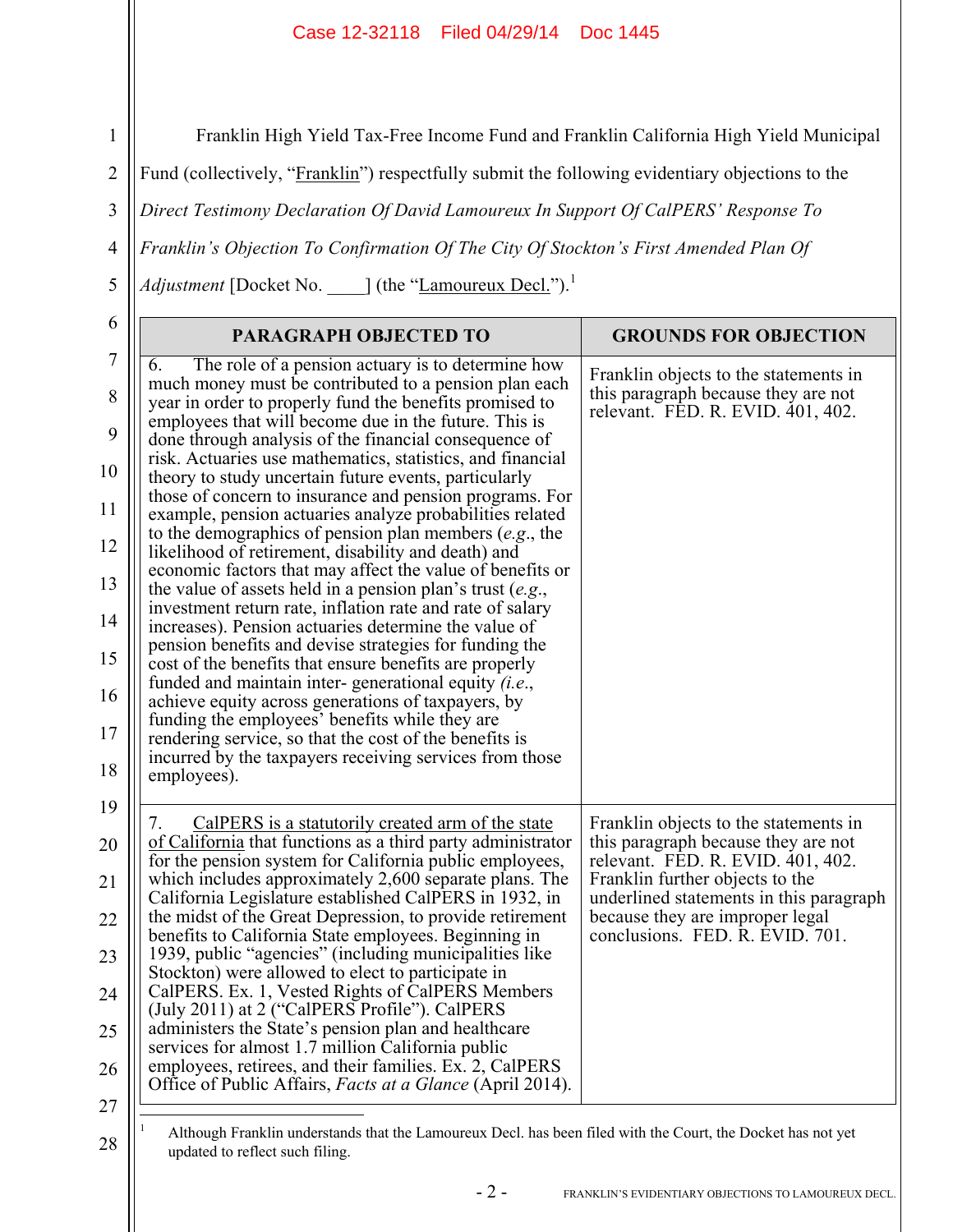|                | PARAGRAPH OBJECTED TO                                                                                                  | <b>GROUNDS FOR OBJECTION</b>                                                  |
|----------------|------------------------------------------------------------------------------------------------------------------------|-------------------------------------------------------------------------------|
| $\mathbf{1}$   |                                                                                                                        |                                                                               |
| 2              | The CalPERS Board is governed by the California<br>8.<br>Constitution and statutes, such as Cal. Const., art. XVI,     | Franklin objects to the statements in<br>this paragraph because they are not  |
| 3              | § 17 subdiv. (b), which mandates that the CalPERS                                                                      | relevant. FED. R. EVID. 401, 402.<br>Franklin further objects to the          |
| $\overline{4}$ | Board ensure the rights of CalPERS members and<br>retirees to their full earned benefits. In 1992, California          | underlined statements in this paragraph<br>because they are either (a) are    |
| 5              | voters approved Proposition 162, which gave the                                                                        | improper legal conclusions (FED. R.                                           |
| 6              | CalPERS Board exclusive authority over the<br>administration and investment of pension funds. In                       | EVID. 701); and/or (b) Mr.<br>Lamoureux's description of the                  |
| 7              | enacting Proposition 162, the electorate amended article<br>XVI, section 17 of the California Constitution, to read in | California Constitution is not the best<br>evidence of that document (FED. E. |
| 8              | part as follows:                                                                                                       | EVID. 1002).                                                                  |
|                | Notwithstanding any other provisions of law or this                                                                    |                                                                               |
| 9              | Constitution to the contrary, the retirement board of a                                                                |                                                                               |
| 10             | public pension or retirement system shall have plenary<br>authority and fiduciary responsibility for investment of     |                                                                               |
| 11             | moneys and administration of the system, subject to                                                                    |                                                                               |
| 12             | the following: $[\P]$ The retirement board shall<br>have sole and exclusive responsibility to administer the           |                                                                               |
| 13             | system in a manner that will assure prompt delivery of                                                                 |                                                                               |
| 14             | benefits and related services to the participants and their<br>beneficiaries.                                          |                                                                               |
| 15             |                                                                                                                        |                                                                               |
|                | Ex. 3, (relevant portions of official ballot pamphlet<br>(Nov. 3, 1992)). Proposition 162 amended the California       |                                                                               |
| 16             | Constitution to provide that the CalPERS Board has "the                                                                |                                                                               |
| 17             | sole and exclusive power to provide for actuarial<br>services in order to assure the competency of the assets"         |                                                                               |
| 18             | of the system. Cal. Const., art. XVI, § 17, subdiv. (e).                                                               |                                                                               |
| 19             | The intent behind the measure was to protect public<br>pension funds 4 by vesting the authority to direct              |                                                                               |
| 20             | actuarial determinations solely with the CalPERS                                                                       |                                                                               |
| 21             | Board. Ex. 3 at 36 (relevant portions of official ballot<br>pamphlet (Nov. 3, 1992)). By granting the CalPERS          |                                                                               |
| 22             | Board sole authority to administer the system,<br>Proposition 162 prevented the legislative and executive              |                                                                               |
| 23             | branches from "raiding" pension funds to balance the                                                                   |                                                                               |
|                | State budget. <i>Id.</i> at 38.                                                                                        |                                                                               |
| 24             |                                                                                                                        |                                                                               |
| 25             |                                                                                                                        |                                                                               |
| 26             |                                                                                                                        |                                                                               |
| 27             |                                                                                                                        |                                                                               |
| 28             |                                                                                                                        |                                                                               |
|                | $-3-$                                                                                                                  | FRANKLIN'S EVIDENTIARY OBJECTIONS TO LAMOUREUX DECL.                          |

 $\parallel$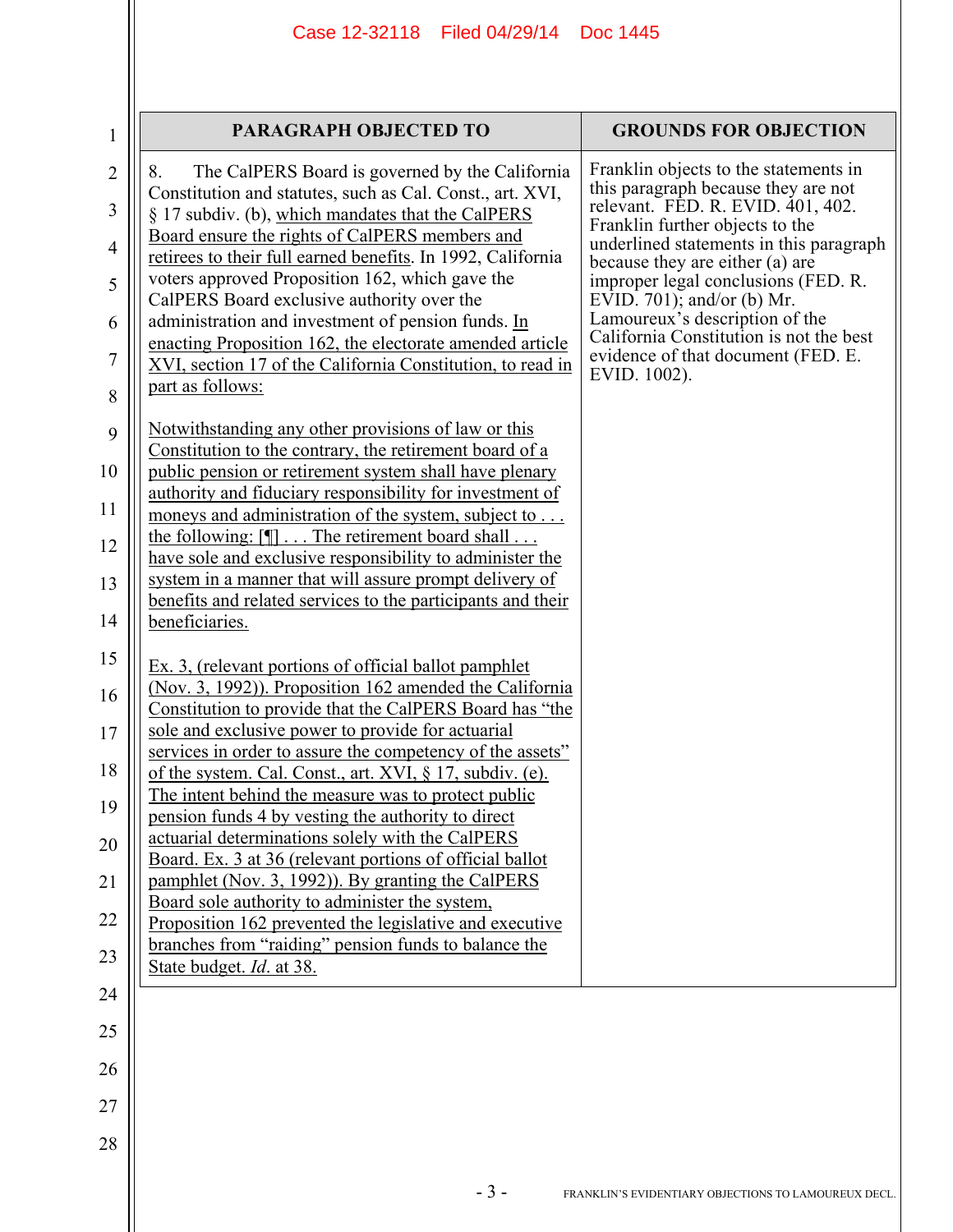|                | PARAGRAPH OBJECTED TO                                                                                                                                                     |                                                                                                    |
|----------------|---------------------------------------------------------------------------------------------------------------------------------------------------------------------------|----------------------------------------------------------------------------------------------------|
| $\mathbf{1}$   |                                                                                                                                                                           | <b>GROUNDS FOR OBJECTION</b>                                                                       |
| $\overline{2}$ | The CalPERS Board is governed by the California<br>9.<br>Public Employees Retirement Law (the "PERL"), which                                                              | Franklin objects to the statements in<br>this paragraph because they are not                       |
| 3              | imposes statutory obligations on the Board and<br>employers such as the City of Stockton. Under the                                                                       | relevant. FED. R. EVID. 401, 402.<br>Franklin further objects to the                               |
| 4<br>5         | PERL, Stockton has certain obligations to CalPERS,<br>and CalPERS in turn has obligations to the City of<br>Stockton's current and former employees to provide            | statements in this paragraph because<br>they are improper legal conclusions.<br>FED. R. EVID. 701. |
| 6              | retirement benefits in accordance with the provisions of<br>PERL. These statutory obligations are not directly                                                            |                                                                                                    |
| 7              | affected by the acceptance, rejection or modifications of<br>the City's collective bargaining agreements.                                                                 |                                                                                                    |
| 8              | 10.<br>For public employees serving municipalities in<br>California, the legislature created a three-party structure                                                      | Franklin objects to the statements in<br>this paragraph because they are not                       |
| 9              | under which CalPERS provides retirement benefits.<br>First, each municipality elects a "contract" with                                                                    | relevant. FED. R. EVID. 401, 402.<br>Franklin further objects to the                               |
| 10             | CalPERS that triggers the applicability of statutes<br>including the PERL and other laws, regulations and                                                                 | statements in this paragraph because<br>they are improper legal conclusions.                       |
| 11<br>12       | policies governing the provision of pension benefits<br>through CalPERS. Second, each public servant has an<br>employment contract with the municipality that includes    | FED. R. EVID. 701.                                                                                 |
| 13             | pension benefits. Finally, CalPERS has a<br>constitutionally defined responsibility to provide                                                                            |                                                                                                    |
| 14             | pension benefits to its members and retirees and to<br>protect these benefits.                                                                                            |                                                                                                    |
| 15             | Less than one hundred agencies have terminated<br>11.<br>their relationship with CalPERS in the more than eighty                                                          | Franklin objects to the statements in<br>this paragraph because they are not                       |
| 16             | years of the existence of the system. Virtually all of<br>these terminating agencies are very small local districts                                                       | relevant. FED. R. EVID. 401, 402.<br>Franklin further objects to the                               |
| 17             | or agencies and most employers have terminated<br>because they are winding up their operations and                                                                        | underlined statements in this paragraph<br>because they are vague, speculative,                    |
| 18<br>19       | ceasing business. No employer the size of the City of<br>Stockton has ever terminated its relationship with<br>CalPERS. CalPERS administers a terminated agency           | and lack foundation. FED. R. EVID.<br>602.                                                         |
| 20             | pool for agencies that terminate their relationship with<br>CalPERS. As of June 30, 2012, there were 90 agencies                                                          |                                                                                                    |
| 21             | that had terminated their contract with CalPERS for<br>which CalPERS continues to administer benefits                                                                     |                                                                                                    |
| 22             | through the terminated agency pool. As of June 30,<br>2012, the terminated agency pool held about \$178                                                                   |                                                                                                    |
| 23             | million in assets and \$89 million in pension obligations.<br>These pension obligations covered 740 members and/or<br>beneficiaries currently receiving a benefit and 349 |                                                                                                    |
| 24             | members that have not yet retired 5 but are entitled to a<br>deferred retirement benefit. By comparison, the                                                              |                                                                                                    |
| 25             | termination liability for the Stockton plans alone would<br>affect approximately 2,518 members that have not yet                                                          |                                                                                                    |
| 26             | retired but are entitled to a deferred retirement benefit<br>and 2,075 members and/or beneficiaries currently                                                             |                                                                                                    |
| 27             | receiving a benefit, and would result in termination<br>obligations exceeding \$2.6 billion for both plans while                                                          |                                                                                                    |
| 28             | the assets as of June 30, 2012 totaled about \$1 billion.                                                                                                                 |                                                                                                    |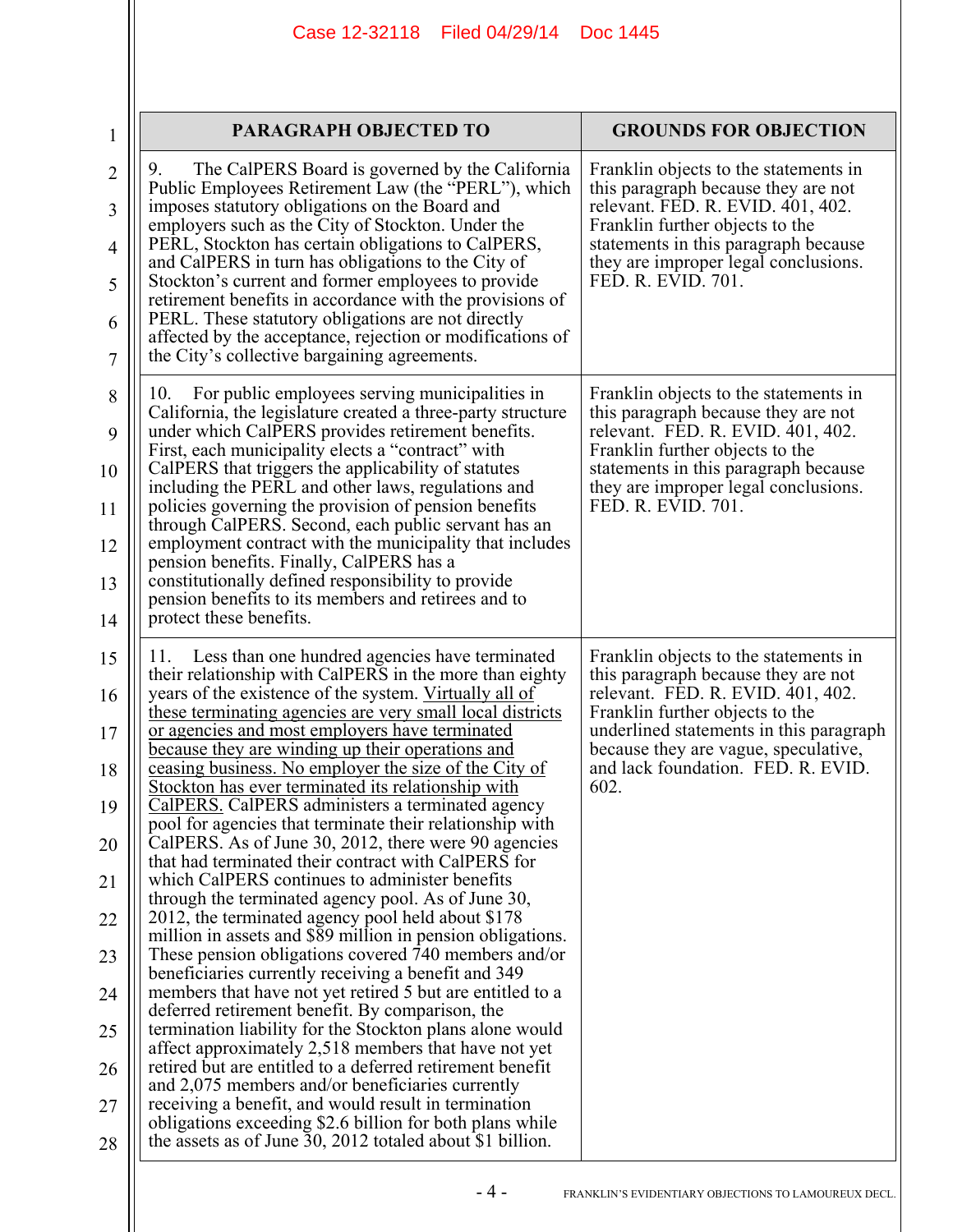| 1                                       | <b>PARAGRAPH OBJECTED TO</b>                                                                                                                                                                                                                                                                                                                                                                                                                                                                                                                                                                                                                                                                                                                | <b>GROUNDS FOR OBJECTION</b>                                                                                                                                                                                                                                                                                                                                                                                                                                                                                                        |
|-----------------------------------------|---------------------------------------------------------------------------------------------------------------------------------------------------------------------------------------------------------------------------------------------------------------------------------------------------------------------------------------------------------------------------------------------------------------------------------------------------------------------------------------------------------------------------------------------------------------------------------------------------------------------------------------------------------------------------------------------------------------------------------------------|-------------------------------------------------------------------------------------------------------------------------------------------------------------------------------------------------------------------------------------------------------------------------------------------------------------------------------------------------------------------------------------------------------------------------------------------------------------------------------------------------------------------------------------|
| $\overline{2}$<br>3<br>$\overline{4}$   | Of the more than 1500 public agencies that<br>12.<br>contract for pension services with CalPERS, none of<br>them (other than the bankrupt City of San Bernardino)<br>were delinquent by an amount in excess of \$150,000 as<br>of March 31, 2013.                                                                                                                                                                                                                                                                                                                                                                                                                                                                                           | Franklin objects to the statements in<br>this paragraph because they are not<br>relevant. FED. R. EVID. 401, 402.                                                                                                                                                                                                                                                                                                                                                                                                                   |
| 5<br>6<br>7<br>8<br>9<br>10<br>11<br>12 | The basic premise of a defined benefit pension<br>13.<br>plan is to defer compensation received during<br>employees' peak earning years to their lowest earning<br>years. The amounts of such deferred payments are<br>determined based on actuarial assumptions and<br>calculations, and the risk is pooled among the<br>participants in the plan. For a homogeneous population,<br>predictions for larger groups are more accurate than for<br>smaller groups. Accordingly, as a pool is made smaller<br>and smaller, the volatility of the cost per member<br>increases because the risk is pooled among a smaller<br>group.<br>The sources of funds used to provide the pension<br>14.<br>benefits are employee contributions, employer | Franklin objects to the statements in<br>this paragraph because they are not<br>relevant. FED. R. EVID. 401, 402.<br>Franklin further objects to the<br>underlined statements in this paragraph<br>because they contain improper opinion<br>testimony that is not rationally based<br>on Mr. Lamoureux's perception and<br>not helpful to clearly understand Mr.<br>Lamoureux's testimony or to<br>determine a fact in issue. FED. R.<br>EVID. 701.<br>Franklin objects to the statements in<br>this paragraph because they are not |
| 13<br>14<br>15<br>16<br>17              | contributions and investment income. Employee<br>contributions are set by statute and vary by benefit level.<br>Under pension reform enacted by the California<br><u>legislature in 2011, new employees must pay half of the</u><br>"Normal Cost," which is the annual cost of service<br>accrual for the upcoming fiscal year for active<br>employees in the absence of any unfunded or<br>overfunded liability to be amortized. Normal Cost is<br>expressed as a percentage of the employer's covered<br>payroll.                                                                                                                                                                                                                         | relevant. FED. R. EVID. 401, 402.<br>Franklin further objects to the<br>underlined statements in this paragraph<br>because they are improper legal<br>conclusions. FED. R. EVID. 701.                                                                                                                                                                                                                                                                                                                                               |
| 18<br>19<br>20<br>21<br>22<br>23<br>24  | A city's contribution obligations to CalPERS are<br>15.<br>determined on an actuarial basis, taking into account<br>investment returns, mortality rates, projected retirement<br>pattern, projected compensation and other factors. All<br>actuarial calculations are based on a number of<br>assumptions about the future such as demographic<br>assumptions including the percentage of employees that<br>will terminate, die, become disabled and retire each<br>future year and economic assumptions including 6<br>future salary increases for each active employee and<br>future investment returns. The key role of the actuary is<br>to spread this cost over time in a manageable way.                                             | Franklin objects to the statements in<br>this paragraph because they are not<br>relevant. FED. R. EVID. 401, 402.                                                                                                                                                                                                                                                                                                                                                                                                                   |
| 25                                      |                                                                                                                                                                                                                                                                                                                                                                                                                                                                                                                                                                                                                                                                                                                                             |                                                                                                                                                                                                                                                                                                                                                                                                                                                                                                                                     |
| 26                                      |                                                                                                                                                                                                                                                                                                                                                                                                                                                                                                                                                                                                                                                                                                                                             |                                                                                                                                                                                                                                                                                                                                                                                                                                                                                                                                     |
| 27                                      |                                                                                                                                                                                                                                                                                                                                                                                                                                                                                                                                                                                                                                                                                                                                             |                                                                                                                                                                                                                                                                                                                                                                                                                                                                                                                                     |
| 28                                      |                                                                                                                                                                                                                                                                                                                                                                                                                                                                                                                                                                                                                                                                                                                                             |                                                                                                                                                                                                                                                                                                                                                                                                                                                                                                                                     |
|                                         | $-5-$                                                                                                                                                                                                                                                                                                                                                                                                                                                                                                                                                                                                                                                                                                                                       | FRANKLIN'S EVIDENTIARY OBJECTIONS TO LAMOUREUX DECL.                                                                                                                                                                                                                                                                                                                                                                                                                                                                                |

 $\parallel$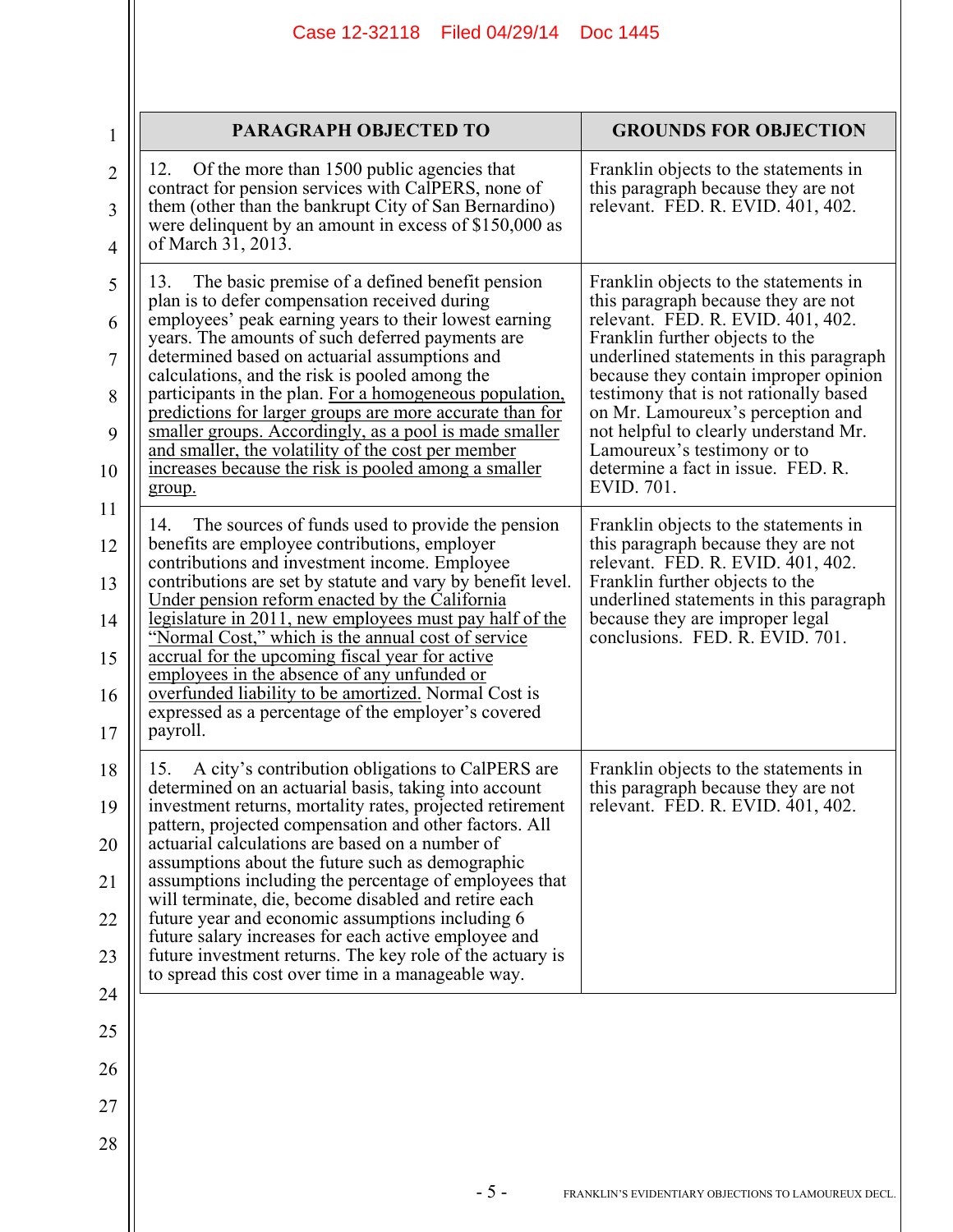| Franklin objects to the statements in<br>Investment income is based on actual performance<br>16.<br>but must be estimated in order to determine future<br>this paragraph because they are not<br>employer contributions. Investment returns are<br>relevant. FED. R. EVID. 401, 402.<br>obviously dependent on global financial circumstances<br>and vary from year to year. The historical average<br>annual return for CalPERS investments over the past 30<br>years is 9.5%. Ex. 4, (Depicting CalPERS' historical<br>returns from fiscal year 1983-84 to fiscal year 2012-13).<br>Presently CalPERS employs an estimated expected<br>return rate of 7.5% in order to determine contributions,<br>but as can be seen from the historical data, actual returns<br>may vary significantly from that estimate. Assumptions<br>about the investment return/discount rate are not based<br>on investment targets or benchmarks but are instead<br>driven by asset allocations. As asset allocations change,<br>investment return assumptions are revised. The current<br>investment return assumption is 7.5%, which is a<br>combination of 2.75% for inflation and a real rate of<br>return of 4.75% (net of investment and administration<br>expenses).<br>The benefits under CalPERS are pre-funded.<br>Franklin objects to the statements in<br>17.<br>Instead of allocating money at or near the time that<br>this paragraph because they are not<br>benefits become due, a pre-funded plan relies on an<br>relevant. FED. R. EVID. 401, 402.<br>orderly schedule of contributions well in advance of<br>Franklin further objects to the<br>underlined statements in this paragraph<br>benefit requirements. The willingness and ability of the<br>sponsor of a defined benefit pension plan to maintain an<br>because they contain improper opinion<br>orderly schedule is a major factor in the benefit security<br>testimony that is not rationally based<br>for retirees and in the maintenance of an actuarially<br>on Mr. Lamoureux's perception and<br>sound plan.<br>not helpful to clearly understand Mr.<br>Lamoureux's testimony or to<br>determine a fact in issue. FED, R.<br>EVID. 701.<br>18.<br>Franklin objects to the statements in<br>The funded status is determined each year by<br>comparing the assets in the plan to the liabilities of the<br>this paragraph because they are not<br>plan. The assets are impacted by the contributions<br>relevant. FED. R. EVID. 401, 402.<br>received and investment returns on those contributions<br>while the liabilities are impacted by the benefits earned<br>by its employees, which is based on an employee's<br>years of service and age of retirement. If the City does<br>not timely make its required payments, the actuarial<br>soundness of the fund may be negatively impacted. The<br>actuarial calculations are premised on the fact that<br>contributions will be made when required and invested<br>when made. | <b>PARAGRAPH OBJECTED TO</b> | <b>GROUNDS FOR OBJECTION</b> |  |
|--------------------------------------------------------------------------------------------------------------------------------------------------------------------------------------------------------------------------------------------------------------------------------------------------------------------------------------------------------------------------------------------------------------------------------------------------------------------------------------------------------------------------------------------------------------------------------------------------------------------------------------------------------------------------------------------------------------------------------------------------------------------------------------------------------------------------------------------------------------------------------------------------------------------------------------------------------------------------------------------------------------------------------------------------------------------------------------------------------------------------------------------------------------------------------------------------------------------------------------------------------------------------------------------------------------------------------------------------------------------------------------------------------------------------------------------------------------------------------------------------------------------------------------------------------------------------------------------------------------------------------------------------------------------------------------------------------------------------------------------------------------------------------------------------------------------------------------------------------------------------------------------------------------------------------------------------------------------------------------------------------------------------------------------------------------------------------------------------------------------------------------------------------------------------------------------------------------------------------------------------------------------------------------------------------------------------------------------------------------------------------------------------------------------------------------------------------------------------------------------------------------------------------------------------------------------------------------------------------------------------------------------------------------------------------------------------------------------------------------------------------------------------------------------------------------------------------------------------------------------------------------------------------------------------------------------------------------------------------------------------|------------------------------|------------------------------|--|
|                                                                                                                                                                                                                                                                                                                                                                                                                                                                                                                                                                                                                                                                                                                                                                                                                                                                                                                                                                                                                                                                                                                                                                                                                                                                                                                                                                                                                                                                                                                                                                                                                                                                                                                                                                                                                                                                                                                                                                                                                                                                                                                                                                                                                                                                                                                                                                                                                                                                                                                                                                                                                                                                                                                                                                                                                                                                                                                                                                                                  |                              |                              |  |
|                                                                                                                                                                                                                                                                                                                                                                                                                                                                                                                                                                                                                                                                                                                                                                                                                                                                                                                                                                                                                                                                                                                                                                                                                                                                                                                                                                                                                                                                                                                                                                                                                                                                                                                                                                                                                                                                                                                                                                                                                                                                                                                                                                                                                                                                                                                                                                                                                                                                                                                                                                                                                                                                                                                                                                                                                                                                                                                                                                                                  |                              |                              |  |
|                                                                                                                                                                                                                                                                                                                                                                                                                                                                                                                                                                                                                                                                                                                                                                                                                                                                                                                                                                                                                                                                                                                                                                                                                                                                                                                                                                                                                                                                                                                                                                                                                                                                                                                                                                                                                                                                                                                                                                                                                                                                                                                                                                                                                                                                                                                                                                                                                                                                                                                                                                                                                                                                                                                                                                                                                                                                                                                                                                                                  |                              |                              |  |
|                                                                                                                                                                                                                                                                                                                                                                                                                                                                                                                                                                                                                                                                                                                                                                                                                                                                                                                                                                                                                                                                                                                                                                                                                                                                                                                                                                                                                                                                                                                                                                                                                                                                                                                                                                                                                                                                                                                                                                                                                                                                                                                                                                                                                                                                                                                                                                                                                                                                                                                                                                                                                                                                                                                                                                                                                                                                                                                                                                                                  |                              |                              |  |

 $\parallel$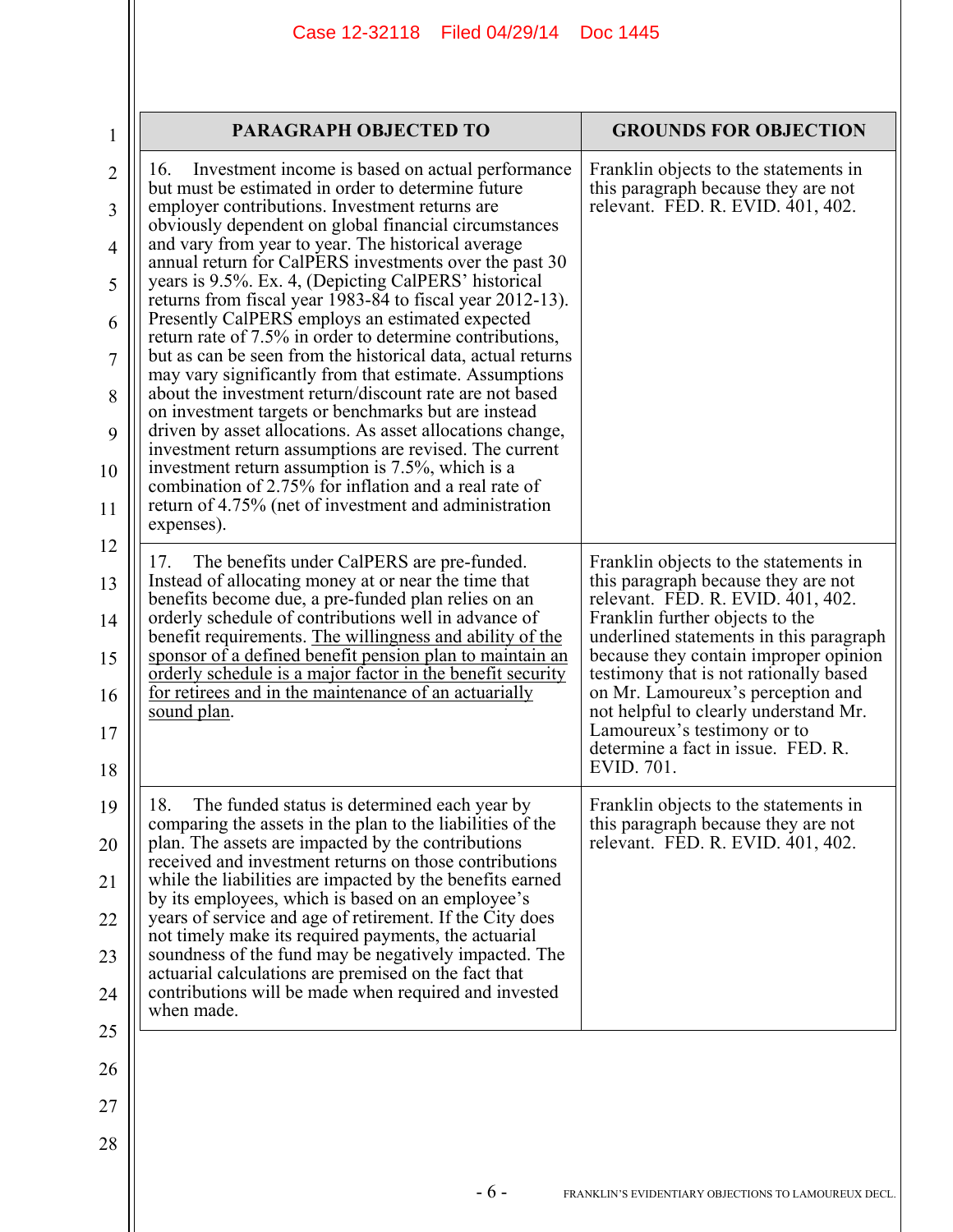| 1                                              | PARAGRAPH OBJECTED TO                                                                                                                                                                                                                                                                                                                                                                                                                                                                                                                                                                                                                                                                                                                                                                                                                                                                  | <b>GROUNDS FOR OBJECTION</b>                                                                                      |
|------------------------------------------------|----------------------------------------------------------------------------------------------------------------------------------------------------------------------------------------------------------------------------------------------------------------------------------------------------------------------------------------------------------------------------------------------------------------------------------------------------------------------------------------------------------------------------------------------------------------------------------------------------------------------------------------------------------------------------------------------------------------------------------------------------------------------------------------------------------------------------------------------------------------------------------------|-------------------------------------------------------------------------------------------------------------------|
| $\overline{2}$<br>3                            | When contributions are delayed beyond the<br>19.<br>required date, the plan falls out of actuarial balance and<br>actuarial soundness is put in jeopardy. By not making<br>timely contributions, the asset base is not being                                                                                                                                                                                                                                                                                                                                                                                                                                                                                                                                                                                                                                                           | Franklin objects to the statements in<br>this paragraph because they are not<br>relevant. FED. R. EVID. 401, 402. |
| 4<br>5                                         | increased as projected while at the same time, the<br>liabilities are continuing to increase as employees<br>continue to earn service credit.                                                                                                                                                                                                                                                                                                                                                                                                                                                                                                                                                                                                                                                                                                                                          |                                                                                                                   |
| 6<br>7<br>8<br>9<br>10<br>11<br>12<br>13<br>14 | An employer's contribution requirement is<br>20.<br>annually calculated and is expressed as a percentage of<br>payroll. This may change due to presently considered<br>modifications by the CalPERS Board. The employer's<br>contribution amounts are due and payable following<br>each pay period. Contributions are due by the 15th day<br>following the last day in the pay period to which they<br>relate. However, payroll and contribution information<br>are due by the 30th day following the last day in the pay<br>period to which they relate. Given this lag between the<br>two dates, once CalPERS receives the payroll and<br>contribution information, if there is any discrepancy<br>between the amount paid and the payroll and<br>contribution information supplied by the employer, later<br>periodic payment amounts are adjusted to account for<br>discrepancies. | Franklin objects to the statements in<br>this paragraph because they are not<br>relevant. FED. R. EVID. 401, 402. |
| 15<br>16<br>17<br>18<br>19                     | An actuarial valuation for each plan of a<br>21.<br>contracting agency is performed every year to determine<br>the present value of future benefits (i.e., the total amount<br>of money needed to fully fund expected benefits for<br>current members for both past and future service), the<br>Normal Cost (which is the annual cost of one year of<br>service accrual, as discussed above), the accrued<br>liability (which is the value of benefits earned to date for<br>past service only) and the current funded status (which<br>is the market value of the assets as a percentage of the<br>accrued liability).                                                                                                                                                                                                                                                                | Franklin objects to the statements in<br>this paragraph because they are not<br>relevant. FED. R. EVID. 401, 402. |
| 20<br>21<br>22<br>23                           | Every year, the employer contribution rate is<br>22.<br>adjusted based on the funded status. If the plan is less<br>than 100% funded, the employer must pay both the<br>Normal Cost and a payment towards the unfunded<br>accrued liability. If the plan is 100% (or more) funded,<br>the employer must only pay the Normal Cost.                                                                                                                                                                                                                                                                                                                                                                                                                                                                                                                                                      | Franklin objects to the statements in<br>this paragraph because they are not<br>relevant. FED. R. EVID. 401, 402. |
| 24<br>25<br>26<br>27<br>28                     | 23.<br>To minimize the effect of any short-term market<br>value fluctuations on employer contribution rates,<br>CalPERS uses an asset smoothing technique where<br>investment gains and losses are spread or "smoothed"<br>over a period of time. On April 17, 2013, the CalPERS<br>Board approved a recommendation to change the<br>CalPERS amortization and rate smoothing policies. Ex.<br>5, Board of Administration, Public Employees<br>Retirement System, Resolution - Actuarial Policies -<br>Amortization and Smoothing Policies (April 17, 2013).                                                                                                                                                                                                                                                                                                                            | Franklin objects to the statements in<br>this paragraph because they are not<br>relevant. FED. R. EVID. 401, 402. |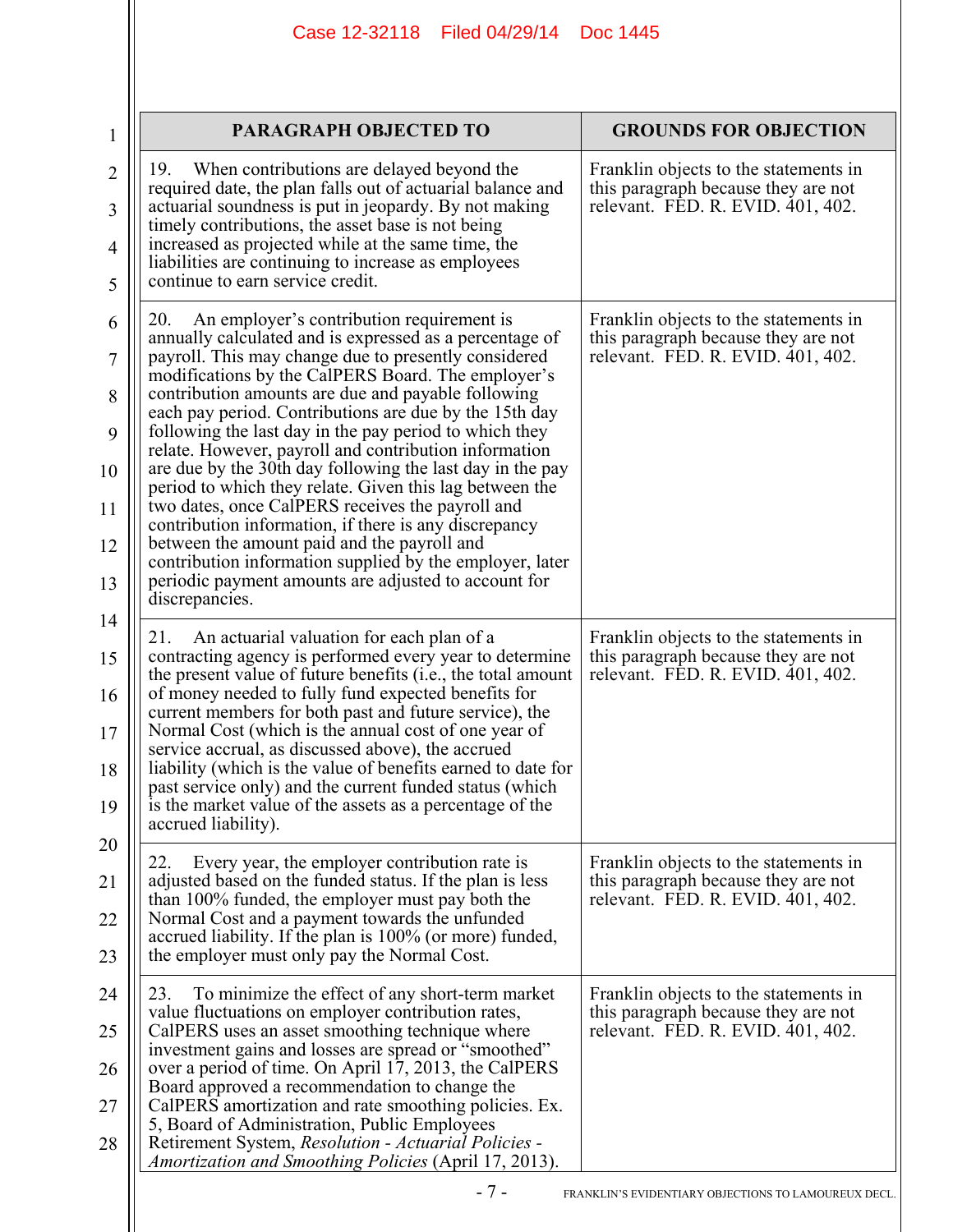| $\mathbf{1}$   | PARAGRAPH OBJECTED TO                                                                                                                                                    | <b>GROUNDS FOR OBJECTION</b>                                               |
|----------------|--------------------------------------------------------------------------------------------------------------------------------------------------------------------------|----------------------------------------------------------------------------|
| $\overline{2}$ | Beginning with the June 30, 2013 valuations that set the<br>2015-2016 rates, CalPERS will no longer use an                                                               |                                                                            |
| 3              | actuarial value of assets and will employ an<br>amortization and smoothing policy that is designed to                                                                    |                                                                            |
| $\overline{4}$ | cover all gains and losses over a fixed 30-year period<br>with the increases or decreases in the rate spread                                                             |                                                                            |
| 5              | directly over a 5-year period. The new amortization and<br>smoothing policy will be used for the first time in the                                                       |                                                                            |
| 6              | June 30, 2013 actuarial valuations. These valuations will<br>be performed in the fall of 2014 and will set employer                                                      |                                                                            |
| 7              | contribution rates for the fiscal year 2015-2016. The<br>advantage of the new method is that it will create less                                                         |                                                                            |
| 8              | volatility in extreme years, quicker movement towards<br>funded status and future contribution requirement will<br>be more transparent. The unfunded liability component |                                                                            |
| 9              | of the employer rates will increase in the short-term but<br>in the long-term rates will decrease and the plan will be                                                   |                                                                            |
| 10<br>11       | closer to attaining funded status. Ex. 9 (depicting<br>contribution rates).                                                                                              |                                                                            |
| 12             | 24.<br>The most recent Annual Valuation Reports<br>prepared by CalPERS' actuaries for the City of Stockton                                                               | Franklin objects to the statements in<br>this paragraph because Mr.        |
| 13             | were issued in October 2013, and provide valuations as<br>of June 30, 2012. Ex. 6, CalPERS Actuarial Office,                                                             | Lamoureux's description of the Annual<br>Valuation Reports is not the best |
| 14             | Safety Plan of the City of Stockton Annual Valuation<br>Report as of June 30, 2012, (October 2013) ("Safety                                                              | evidence of those documents. FED. R.<br>EVID. 1002.                        |
| 15             | Valuation Report"); Ex. 7, CalPERS Actuarial Office,<br>Miscellaneous Plan of the City of Stockton Annual                                                                |                                                                            |
| 16             | Valuation Report as of June 30, 2012, at 28 (October<br>2013). In the course of preparing this declaration, I                                                            |                                                                            |
| 17             | discovered an inaccuracy in the October Annual<br>Valuation Report for the Miscellaneous Plan only with<br>respect to the statement of the liabilities of the plan upon  |                                                                            |
| 18             | termination. I have corrected this inaccuracy and have<br>posted an amended valuation report on the CalPERS                                                              |                                                                            |
| 19<br>20       | website for the City of Stockton. Copies of the amended<br>valuation report will be provided to the City and the                                                         |                                                                            |
| 21             | parties in the bankruptcy case. My references to the<br>valuation report for the miscellaneous plan in this<br>declaration are to the amended report (the                |                                                                            |
| 22             | "Miscellaneous Valuation Report"). These reports:<br>Set forth the actuarial assets (including actuarial and                                                             |                                                                            |
| 23             | market valuations) and accrued liabilities (including the<br>unfunded actuarial liability) of each plan as of June 30,                                                   |                                                                            |
| 24             | 2012;<br>Determine the required Employer<br>a.                                                                                                                           |                                                                            |
| 25             | Contribution Rate for each plan for the fiscal year July<br>1, $2014 -$ June 30, $2015$ ;                                                                                |                                                                            |
| 26             | Provide actuarial information as of June<br>b.<br>30, 2012, to the CalPERS Board of Administration and                                                                   |                                                                            |
| 27             | other interested parties; and                                                                                                                                            |                                                                            |
| 28             |                                                                                                                                                                          |                                                                            |
|                | $-8-$                                                                                                                                                                    | FRANKLIN'S EVIDENTIARY OBJECTIONS TO LAMOUREUX DECL.                       |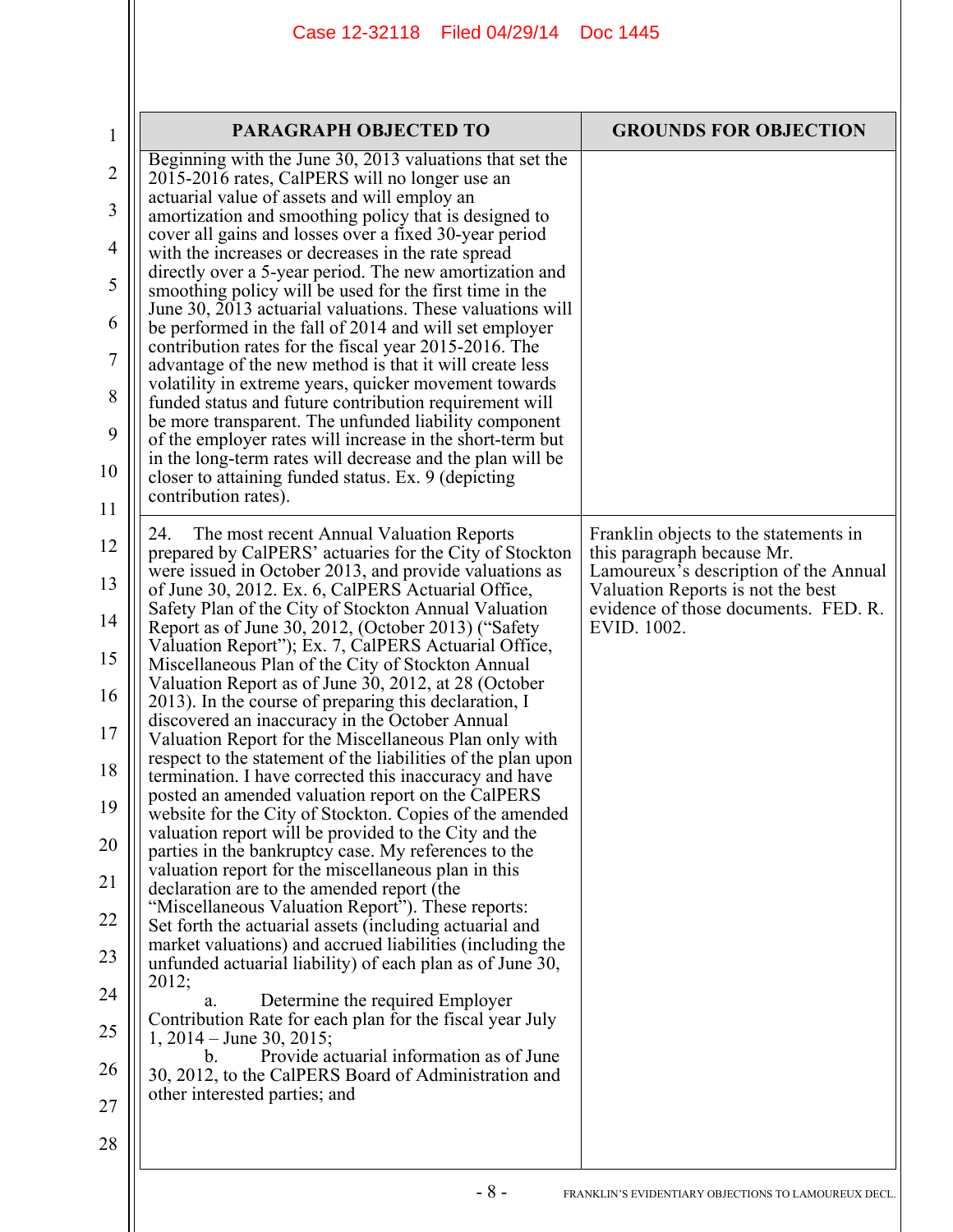|                | Case 12-32118 Filed 04/29/14                                                                                                          | Doc 1445                                                                                                 |
|----------------|---------------------------------------------------------------------------------------------------------------------------------------|----------------------------------------------------------------------------------------------------------|
|                |                                                                                                                                       |                                                                                                          |
|                |                                                                                                                                       |                                                                                                          |
| 1              | <b>PARAGRAPH OBJECTED TO</b>                                                                                                          | <b>GROUNDS FOR OBJECTION</b>                                                                             |
| $\overline{2}$ | Provide pension information as of June<br>$\mathbf{c}$ .<br>30, 2012, to be used in financial reports subject to                      |                                                                                                          |
| 3              | Governmental Accounting Standards Board Statement<br>27 for a single employer defined benefit pension plan.                           |                                                                                                          |
| $\overline{4}$ | In the most recent version of the Annual<br>25.                                                                                       | Franklin objects to the statements in                                                                    |
| 5              | Valuation Reports, the actuarial valuations provide the<br>following funding and rate information, for fiscal years<br>2012 and 2013: | this paragraph because Mr.<br>Lamoureux's description of the Annual<br>Valuation Reports is not the best |
| 6<br>7         | The actuarial and market value of the<br>a.<br>assets;                                                                                | evidence of those documents. FED. R.<br>EVID. 1002.                                                      |
| 8              | The current unfunded liability; and<br>b.                                                                                             |                                                                                                          |
|                | The funded ratio.<br>C <sub>1</sub>                                                                                                   |                                                                                                          |
| 9              | And for fiscal years 2013 and 2014, the reports provide<br>projected employer and employee contribution rates for                     |                                                                                                          |
| 10             | service credit earned during the applicable periods.                                                                                  |                                                                                                          |
| 11             | The unfunded accrued actuarial liability<br>27.                                                                                       | Franklin objects to the statements in                                                                    |
| 12             | calculation as described in the Annual Valuation<br>Reports is not a reflection of any amounts that are                               | this paragraph because Mr.<br>Lamoureux's description of the Annual                                      |
| 13             | currently owed by an employer, nor is it the amount that<br>would need to be paid to fully fund a plan if the plan                    | Valuation Reports is not the best<br>evidence of those documents. FED. R.                                |
| 14             | were to be terminated. Unfunded accrued actuarial<br>liability as used in the Reports is a figure calculated to                       | EVID. 1002. Franklin further objects<br>to the underlined statements in this                             |
| 15             | establish a funding target that is used for an ongoing<br>plan that is a component of the actuarial calculation                       | paragraph because they contain<br>improper opinion testimony that is not                                 |
| 16             | used to determine the employer contribution rate for the<br>upcoming fiscal year. It is quite volatile and can 10                     | rationally based on Mr. Lamoureux's<br>perception and not helpful to clearly                             |
| 17             | increase or decrease significantly over a relatively short<br>period of time depending on, among other factors, the                   | understand Mr. Lamoureux's<br>testimony or to determine a fact in                                        |
| 18             | state of the economy and the health of the financial                                                                                  | issue. FED. R. EVID. 701.                                                                                |
| 19             | markets.                                                                                                                              |                                                                                                          |
|                | 28.<br>The annual contribution is borne by both the<br>employer and the employees. The future benefits for                            | Franklin objects to the statements in<br>this paragraph because they are not                             |
| 20             | current employees will be assured only if all<br>contributions of both employer and employee are made                                 | relevant. FED. R. EVID. 401, 402.                                                                        |
| 21             | timely and in full.                                                                                                                   |                                                                                                          |
| 22             | In September 1944, the City of Stockton, through<br>29.                                                                               | Franklin objects to the statements in                                                                    |
| 23             | its City Council, elected to participate in the California<br>State Retirement System, subject to the provisions of the               | this paragraph because Mr.<br>Lamoureux's description of the                                             |
| 24             | State Employees' Retirement Act. Exs. 8.1, 8.2<br>(Stockton/CalPERS Original Contract & All Currently                                 | contractual arrangement with CalPERS<br>is not the best evidence of those                                |
| 25             | Applicable Amendments). The City's retirement plan<br>has two subplans with different benefit formulas—                               | documents. FED. R. EVID. 1002.                                                                           |
| 26             | safety employees and miscellaneous employees. Most<br>City employees who are not safety employees are part                            |                                                                                                          |
| 27             | of the miscellaneous subplan.                                                                                                         |                                                                                                          |
| 28             |                                                                                                                                       |                                                                                                          |
|                |                                                                                                                                       |                                                                                                          |
|                | $-9-$                                                                                                                                 | FRANKLIN'S EVIDENTIARY OBJECTIONS TO LAMOUREUX DECL.                                                     |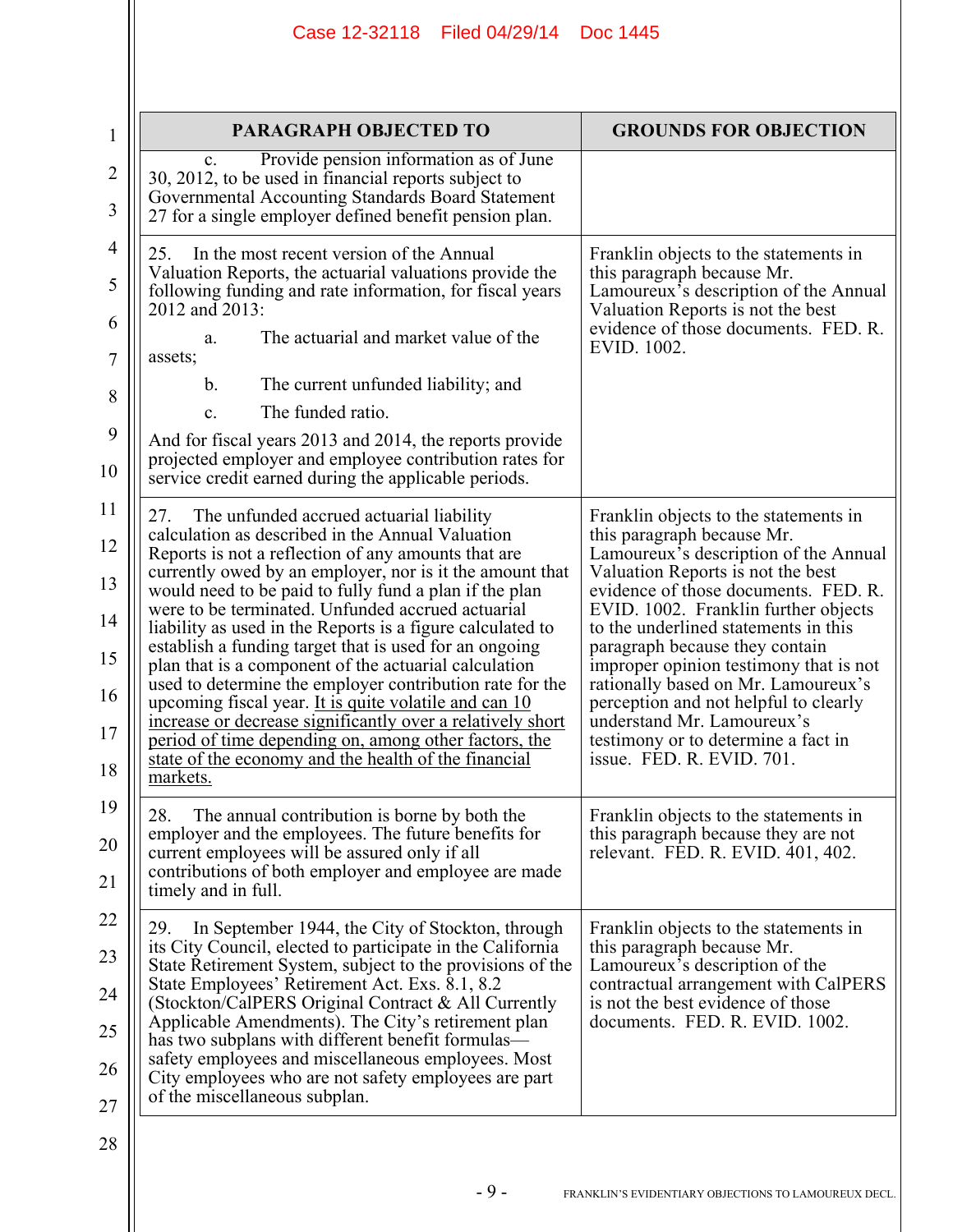| $\mathbf{1}$   | <b>PARAGRAPH OBJECTED TO</b>                                                                                           | <b>GROUNDS FOR OBJECTION</b>                                                    |
|----------------|------------------------------------------------------------------------------------------------------------------------|---------------------------------------------------------------------------------|
| $\overline{2}$ | 30.<br>Under the PERL, a municipality elects to<br>participate in the CalPERS system by entering into a                | Franklin objects to the underlined<br>statements in this paragraph because      |
| 3              | 'contract" with CalPERS in compliance with Chapter 5<br>of the PERL, Cal. Gov. Code $\S$ § 20460 to 20593. The         | they are improper legal conclusions.<br>FED. R. EVID. 701.                      |
| 4              | PERL specifies in detail the provisions of the contract,<br>the procedure by which a public agency may elect to        |                                                                                 |
| 5              | participate, and many other terms. Once a city makes<br>this statutory election, it is bound and controlled by the     |                                                                                 |
| 6              | statutory provisions governing the system and the                                                                      |                                                                                 |
| 7              | decisions of the CalPERS Board. Cal. Gov. Code §<br>20506 ("Any contract heretofore entered into shall                 |                                                                                 |
| 8              | subject the contracting agency and its employees to all<br>provisions of this part and all amendments thereto ").      |                                                                                 |
| 9              | The governing statutes require the municipality to<br>timely pay all required employer contributions. <i>Id.</i> §§    |                                                                                 |
| 10             | 20532, 20831. The PERL also prohibits the contracting<br>agency from rejecting any contract pursuant to Section        |                                                                                 |
| 11             | 365 of the Code. <i>Id.</i> § 20487. The statutory pension<br>provisions are a fundamental part of the employment      |                                                                                 |
|                | relationship, and should be read to require adequate<br>funds to meet reasonable expectations of the employees.        |                                                                                 |
| 12             | Participating cities cannot alter their funding obligation<br>to CalPERS.                                              |                                                                                 |
| 13             | fn1. CalPERS will hand deliver to the Court a courtesy                                                                 |                                                                                 |
| 14             | complete copy of the PERL for the convenience of the<br>Court.                                                         |                                                                                 |
| 15             | For this reason, the City's obligations to CalPERS<br>31.                                                              | Franklin objects to the statements in                                           |
| 16             | are not limited to those found in the language of the<br>document labeled a "contract"; rather, the City's             | this paragraph because they are<br>improper legal conclusions. FED. R.          |
| 17             | obligations are defined primarily by applicable State law<br>and regulations.                                          | EVID. 701.                                                                      |
| 18             |                                                                                                                        |                                                                                 |
| 19             | Stockton's employer contribution rates are<br>34.<br>relatively high compared with other cities in part                | Franklin objects to the underlined<br>statements in this paragraph because      |
| 20             | <u>because of the significant reduction in employees by</u><br>Stockton during the past few years. When layoffs occur, | they are speculative and lack<br>foundation. FED. R. EVID. 602.                 |
| 21             | the contribution amount necessary to fund the unfunded<br>liability remains basically unchanged as a result of the     | Franklin further objects to the<br>underlined statements in this paragraph      |
| 22             | layoffs. Since contribution requirements are expressed<br>as percentage of payroll, contribution rates will            | because they contain improper opinion<br>testimony that is not rationally based |
| 23             | generally increase after layoffs even if there are no other<br>changes and even if the amount due to pay off any       | on Mr. Lamoureux's perception and<br>not helpful to clearly understand Mr.      |
| 24             | unfunded liability has not changed.                                                                                    | Lamoureux's testimony or to<br>determine a fact in issue. FED. R.               |
| 25             |                                                                                                                        | EVID. 701.                                                                      |
| 26             | 37.<br>Stockton's valuation results are similar in<br>volatility to those of other California municipalities. For      | Franklin objects to the underlined<br>statements in this paragraph because      |
| 27             | all plans, volatility occurs when actuarial assumptions                                                                | they are vague, speculative, and lack                                           |
| 28             | are not met. Volatility could come in the form of<br>investment returns being higher or lower than expected            | foundation. FED. R. EVID. 602.                                                  |
|                | and also in the form of members retiring earlier than                                                                  |                                                                                 |
|                | $-10-$                                                                                                                 | FRANKLIN'S EVIDENTIARY OBJECTIONS TO LAMOUREUX DECL.                            |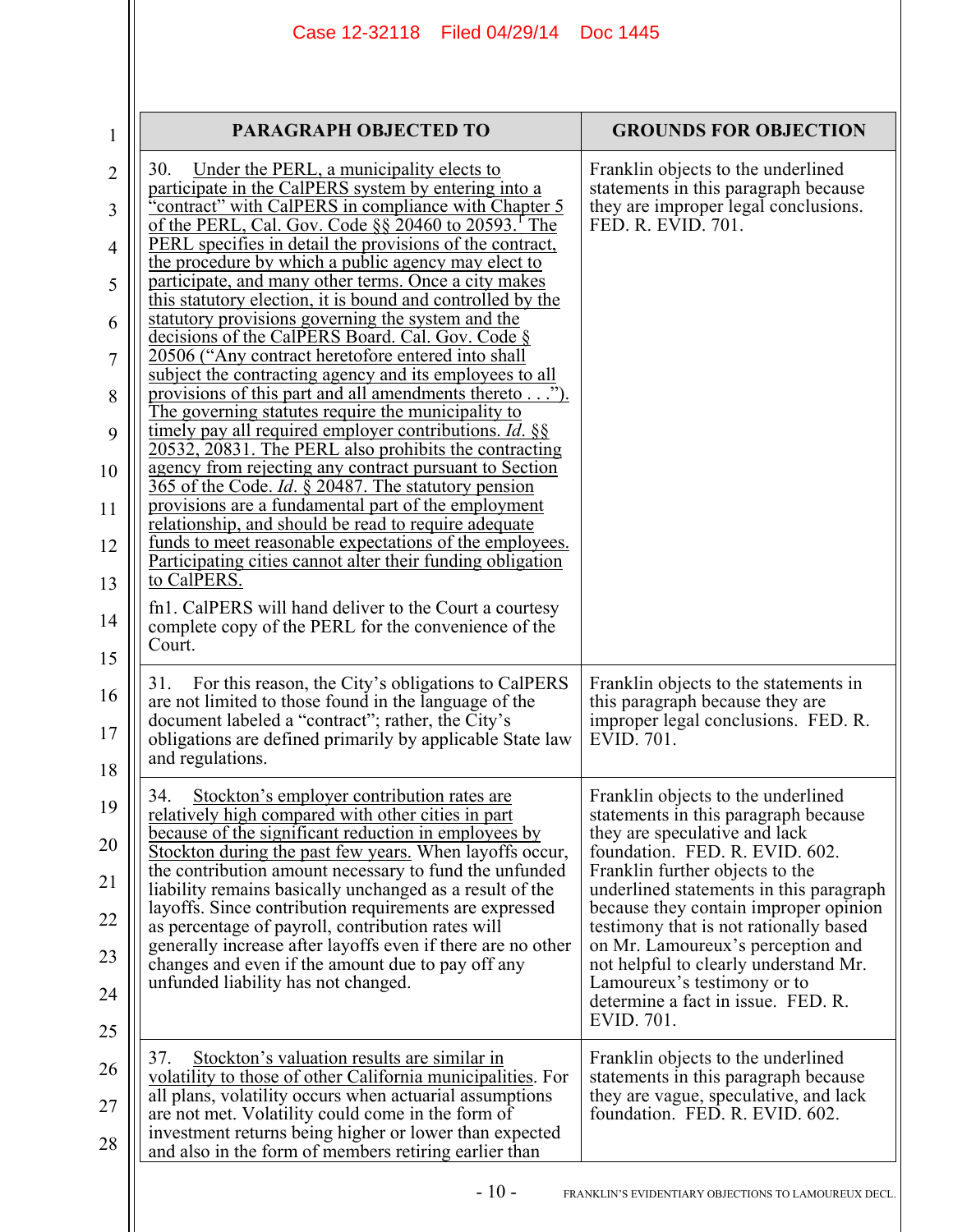| 1  | <b>PARAGRAPH OBJECTED TO</b>                                                                                                                                                  | <b>GROUNDS FOR OBJECTION</b>                                                 |  |  |
|----|-------------------------------------------------------------------------------------------------------------------------------------------------------------------------------|------------------------------------------------------------------------------|--|--|
| 2  | anticipated, members living longer than assumed or<br>members receiving larger salary increases than assumed.                                                                 |                                                                              |  |  |
| 3  | In any year, contribution requirements are as likely to<br>either increase or decrease as a result of actual                                                                  |                                                                              |  |  |
| 4  | experience being different than assumed. If focusing on                                                                                                                       |                                                                              |  |  |
| 5  | contribution rates instead of contribution amounts,<br>hirings and layoffs, which are in the City's control, are a<br>major driver of contribution rate volatility. Projected |                                                                              |  |  |
| 6  | rates are based on payroll increasing at 3% per year. The<br>rates included in the 2010 valuation were based on that                                                          |                                                                              |  |  |
| 7  | assumption but, because payroll was lower a year later,<br>CalPERS revised the rates upward to reflect the lower                                                              |                                                                              |  |  |
| 8  | payroll and the higher rates necessary to generate the<br>same amount of contributions toward the unfunded                                                                    |                                                                              |  |  |
| 9  | liability. The following year, the rates again increased to<br>reflect the Board's changes to amortization. This year,                                                        |                                                                              |  |  |
| 10 | CalPERS will once again revise the projected rates to<br>reflect the change in actuarial assumptions adopted this                                                             |                                                                              |  |  |
| 11 | February. It is not true that contribution rates constantly<br>increase. Contribution rates have declined for various                                                         |                                                                              |  |  |
| 12 | reasons over the years and going forward they are as<br>likely to either increase or decrease from their current                                                              |                                                                              |  |  |
| 13 | projected levels.                                                                                                                                                             |                                                                              |  |  |
| 14 | 38.<br>The PERL allows for voluntary termination by a<br>contracting agency and in certain circumstances,                                                                     | Franklin objects to the statements in<br>this paragraph because they contain |  |  |
| 15 | CalPERS may unilaterally terminate its relationship<br>with a contracting agency. In the event of termination, a                                                              | improper legal conclusions. FED. R.<br>EVID. 701.                            |  |  |
| 16 | terminated agency is required to make a payment to<br>CalPERS in an amount determined by the CalPERS                                                                          |                                                                              |  |  |
| 17 | Board (based on actuarial information) to be sufficient<br>to ensure payment of all vested pension rights of the                                                              |                                                                              |  |  |
| 18 | terminated agency's employees accrued through the<br>termination date ("Termination Payment"). The                                                                            |                                                                              |  |  |
| 19 | Termination Payment goes into the "Terminated Agency<br>Pool." Once the Termination Payment is made,                                                                          |                                                                              |  |  |
| 20 | CalPERS has no further recourse to a terminating<br>employer. If a terminated agency the size of the City                                                                     |                                                                              |  |  |
| 21 | fails to pay the Termination Payment, benefits may have<br>to be reduced pro rata based on the amount of the                                                                  |                                                                              |  |  |
| 22 | Termination Payment that is not funded. Once the<br>terminated agency's assets and liabilities have been                                                                      |                                                                              |  |  |
| 23 | merged into the Terminated Agency Pool, no further<br>benefit adjustments are permitted under the PERL. As a                                                                  |                                                                              |  |  |
| 24 | result, the pool is subject to actuarial risk.                                                                                                                                |                                                                              |  |  |
| 25 | A primary driver in determining the amount of the<br>40.<br>Termination Payment is the setting of the discount rate,                                                          | Franklin objects to the underlined<br>statements in this paragraph because   |  |  |
| 26 | which is a reflection of the asset policy or how the<br>assets are invested. Given the conservative nature of the                                                             | they are improper legal conclusions.<br>FED. R. EVID. 701.                   |  |  |
| 27 | investments in the Terminated Agency Pool, the<br>discount rate related to a Termination Payment is low                                                                       |                                                                              |  |  |
| 28 | when compared with the actuarial rate for the portfolio<br>for ongoing participating agencies. The cumulative                                                                 |                                                                              |  |  |
|    | - 11 -                                                                                                                                                                        | FRANKLIN'S EVIDENTIARY OBJECTIONS TO LAMOUREUX DECL.                         |  |  |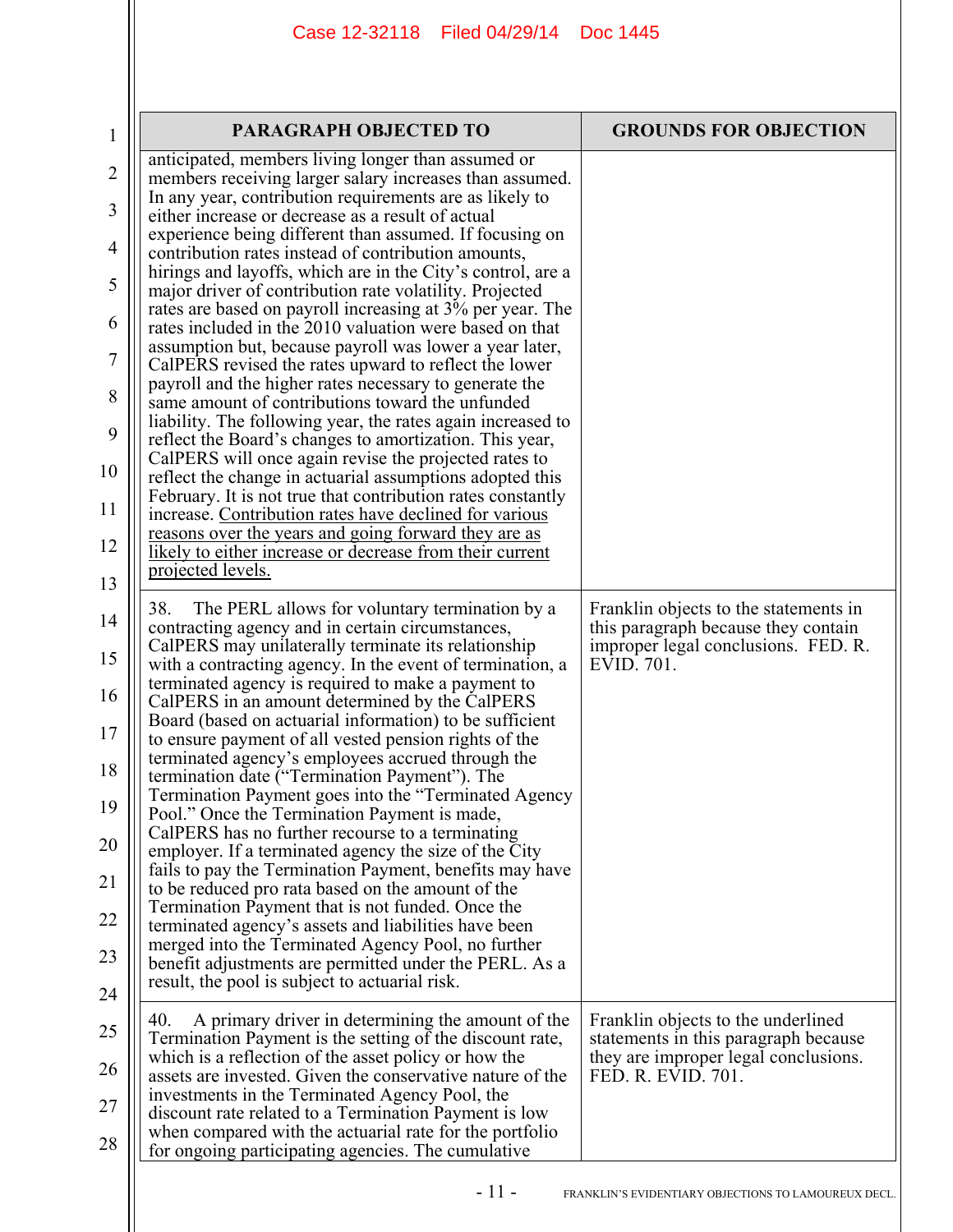|                                                                                                | Case 12-32118   Filed 04/29/14<br>Doc 1445                                                                                                                                                                                                                                                                                                                                                                                                                                                                                                                                                                                                                                                                                                                                                                                                                                                                                                                                                                                                                                                                                                                                                                                                                                                                                                                                                                                        |  |                                                                                                                                                                                                                                                                                                                                                   |
|------------------------------------------------------------------------------------------------|-----------------------------------------------------------------------------------------------------------------------------------------------------------------------------------------------------------------------------------------------------------------------------------------------------------------------------------------------------------------------------------------------------------------------------------------------------------------------------------------------------------------------------------------------------------------------------------------------------------------------------------------------------------------------------------------------------------------------------------------------------------------------------------------------------------------------------------------------------------------------------------------------------------------------------------------------------------------------------------------------------------------------------------------------------------------------------------------------------------------------------------------------------------------------------------------------------------------------------------------------------------------------------------------------------------------------------------------------------------------------------------------------------------------------------------|--|---------------------------------------------------------------------------------------------------------------------------------------------------------------------------------------------------------------------------------------------------------------------------------------------------------------------------------------------------|
|                                                                                                | PARAGRAPH OBJECTED TO                                                                                                                                                                                                                                                                                                                                                                                                                                                                                                                                                                                                                                                                                                                                                                                                                                                                                                                                                                                                                                                                                                                                                                                                                                                                                                                                                                                                             |  | <b>GROUNDS FOR OBJECTION</b>                                                                                                                                                                                                                                                                                                                      |
| $\overline{2}$<br>3<br>$\overline{4}$<br>Gov. Code § 20574.                                    | effect of these policies is that a terminated agency's<br>actuarial liability upon termination is larger than the<br>actuarial liability on an ongoing basis. <sup>2</sup><br>fn2. Furthermore, a terminating agency owes CalPERS<br>the costs of collection, including attorneys' fees. Cal.                                                                                                                                                                                                                                                                                                                                                                                                                                                                                                                                                                                                                                                                                                                                                                                                                                                                                                                                                                                                                                                                                                                                     |  |                                                                                                                                                                                                                                                                                                                                                   |
| 5<br>41.<br>6<br>7<br>8<br>9<br>10<br>11<br>12<br>13<br>14<br>15<br>16<br>17<br>18<br>20577.5. | Stockton's Annual Valuation Reports each<br>provide a line item for "unfunded termination liability,"<br>which is an estimate of how much Stockton would owe<br>to CalPERS if its contracts had been terminated as of<br><i>June 30, 2012</i> . The Miscellaneous Plan lists this<br>unfunded termination liability at \$575,931,065 and the<br>Safety Plan lists this unfunded termination liability at<br>$$1,042,390,452$ , for a total of more than $$1.6$ billion.<br>Exs. 6 & 7, Safety Valuation Report at 28 &<br>Miscellaneous Valuation Report at 28. If a terminated<br>agency fails to pay the Termination Payment, benefits to<br>employees must be reduced pro rata based on the<br>amount of the Termination Payment that is not funded. <sup>3</sup><br>Cal. Gov. Code § 20577. CalPERS may reduce the<br>benefits payable under the terminated contract only<br>once. <i>Id.</i> After the terminated agency's assets and<br>liabilities have been merged into the Terminated<br>Agency Pool account, the PERL permits no further<br>benefit adjustments. <i>Id.</i> § 20578.<br>fn3. CalPERS may choose to make no reduction or a<br>lesser reduction if the CalPERS Board has made<br>reasonable efforts to the collect the payment and the<br>CalPERS Board determines that failure to make a<br>reduction will not impact the actuarial soundness of the<br>Terminated Agency Pool account. Cal. Gov. Code § |  | Franklin objects to the statements in<br>this paragraph because Mr.<br>Lamoureux's description of the Annual<br>Valuation Reports is not the best<br>evidence of those documents. FED. R.<br>EVID. 1002. Franklin objects to the<br>underlined statements in this paragraph<br>because they are improper legal<br>conclusions. FED. R. EVID. 701. |
| 19<br>42.<br>20<br>22<br>23<br>24<br>25<br>26                                                  | When a plan is terminated, the PERL imposes a<br>lien in favor of CalPERS "on the assets of a terminated<br>contracting agency, subject only to a prior lien for<br>wages." Cal. Gov. Code § 20574. Legislative history<br>confirms that this section immediately provides<br>CalPERS with the rights of a senior secured creditor as a<br>matter of law. The legislature expressly intended to<br>"grant PERS a lien against the assets of public agencies<br>who have terminated their membership in the system,<br>usually as a result of agency dissolution and bankruptcy<br>who have unfunded liabilities owed to PERS for vested<br>employee benefits and have no ability to pay such<br>liabilities." Ex. 13 at 35 (relevant portions of Legislative<br>History of California Government Code § 20574).                                                                                                                                                                                                                                                                                                                                                                                                                                                                                                                                                                                                                   |  | Franklin objects to the statements in<br>this paragraph because they are<br>improper legal conclusions. FED. R.<br>EVID. 701.                                                                                                                                                                                                                     |
| 27<br>28                                                                                       |                                                                                                                                                                                                                                                                                                                                                                                                                                                                                                                                                                                                                                                                                                                                                                                                                                                                                                                                                                                                                                                                                                                                                                                                                                                                                                                                                                                                                                   |  |                                                                                                                                                                                                                                                                                                                                                   |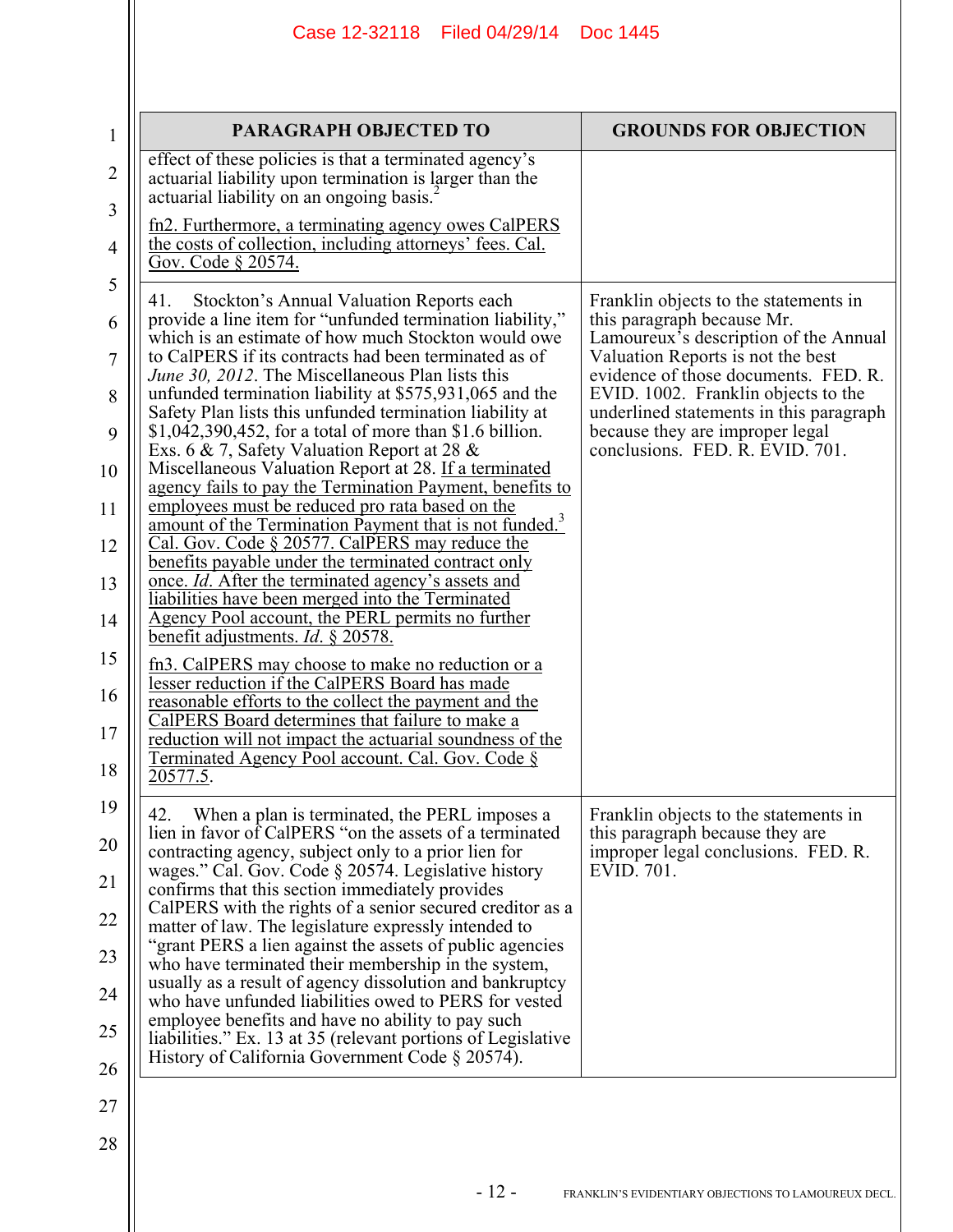| Case 12-32118 Filed 04/29/14 | <b>Doc 1445</b> |
|------------------------------|-----------------|
|                              |                 |

| $\mathbf{1}$   | PARAGRAPH OBJECTED TO                                                                                                                                                      | <b>GROUNDS FOR OBJECTION</b>                                                   |
|----------------|----------------------------------------------------------------------------------------------------------------------------------------------------------------------------|--------------------------------------------------------------------------------|
| $\overline{c}$ | 43.<br>If Stockton chose to terminate its relationship with<br>CalPERS, the City would be faced with an immediately                                                        | Franklin objects to the statements in<br>this paragraph because they are       |
| 3              | due and owing massive termination liability secured by<br>a senior lien on all its assets. The estimated combined<br>unfunded termination liability for both of the City's | improper legal conclusions. FED. R.<br>EVID. 701.                              |
| 4<br>5         | plans as of 2012, net of the value of assets in the plans,<br>is approximately \$1.6 billion, as more particularly                                                         |                                                                                |
| 6              | described in paragraph 41 above.                                                                                                                                           |                                                                                |
| 7              | I have read the "Reply of Franklin High Yield"<br>44.<br>Tax-Free Income Fund and Franklin California High                                                                 | Franklin objects to the statements in<br>this paragraph because they misstate  |
| 8              | Yield Municipal Fund to the CalPERS Brief Regarding<br>Pension Liabilities (the "Reply"). The Reply argues that                                                            | Franklin's arguments. Franklin objects<br>to the underlined statements in this |
| 9              | a large portion of a termination claim "would not be an<br>allowed claim because it would exceed the City's actual                                                         | paragraph because they are improper<br>legal conclusions. FED. R. EVID. 701.   |
| 10             | pension liability." Reply, 9:4-5. That is not correct<br>because, in a termination situation, the termination                                                              |                                                                                |
| 11             | claim is the actual unfunded pension liability. The Reply<br>misapprehends the meaning of actuarial liability and the                                                      |                                                                                |
| 12             | difference between an ongoing plan and a terminated<br>plan. In an ongoing plan, adjustments can be made to<br>future contributions as the actuarial results differ from   |                                                                                |
| 13             | actuarial assumptions and as assumptions change over<br>time. In a terminated plan, there are no future                                                                    |                                                                                |
| 14             | contributions and no ability to make adjustments.<br>Consequently, the actuarial liability for a terminated                                                                |                                                                                |
| 15             | plan is necessarily greater than the actuarial liability for<br>an ongoing plan, and the unfunded actuarial liability on                                                   |                                                                                |
| 16             | termination is the amount that would be needed to fully<br>fund the plan because there will be no further                                                                  |                                                                                |
| 17             | contributions and would therefore be the amount of the<br>claim.                                                                                                           |                                                                                |
| 18             | 45.<br>In a termination, CalPERS would continue                                                                                                                            | Franklin objects to the underlined                                             |
| 19             | benefits without reduction only if the Board were to find<br>that benefit continuation will not impact the actuarial                                                       | statements in this paragraph because<br>they are improper legal conclusions.   |
| 20             | soundness of the Terminated Agency Pool. Cal. Gov.<br>Code § 20577.5. As a result, because Stockton could not                                                              | FED. R. EVID. 701. Franklin objects<br>to the italicized statements in this    |
| 21             | fund its shortfall following a hypothetical termination,<br>in the event that Stockton did not fund a material                                                             | paragraph because they speculative and<br>lack foundation. FED. R. EVID. 602.  |
| 22             | amount of its contribution obligations, CalPERS would<br>be required to reduce benefits before merging                                                                     |                                                                                |
| 23             | Stockton's assets into the Terminated Agency Pool.                                                                                                                         |                                                                                |
| 24             | Further, if the City chooses to terminate its<br>46.<br>relationship with CalPERS, the City could not enter into                                                           | Franklin objects to the statements in<br>this paragraph because they contain   |
| 25             | a new relationship with CalPERS for at least three years<br>from the date of termination. <i>Id.</i> $\S$ 20460. Although the                                              | improper legal conclusions. FED. R.<br>EVID. 701.                              |
| 26             | City's existing employees that had benefits accrued as<br>of the termination date in CalPERS would retain their                                                            |                                                                                |
| 27             | benefits (albeit likely reduced dramatically), they would<br>earn no additional benefits, and new employees would                                                          |                                                                                |
| 28             | have no retirement system in which to participate.                                                                                                                         |                                                                                |
|                |                                                                                                                                                                            |                                                                                |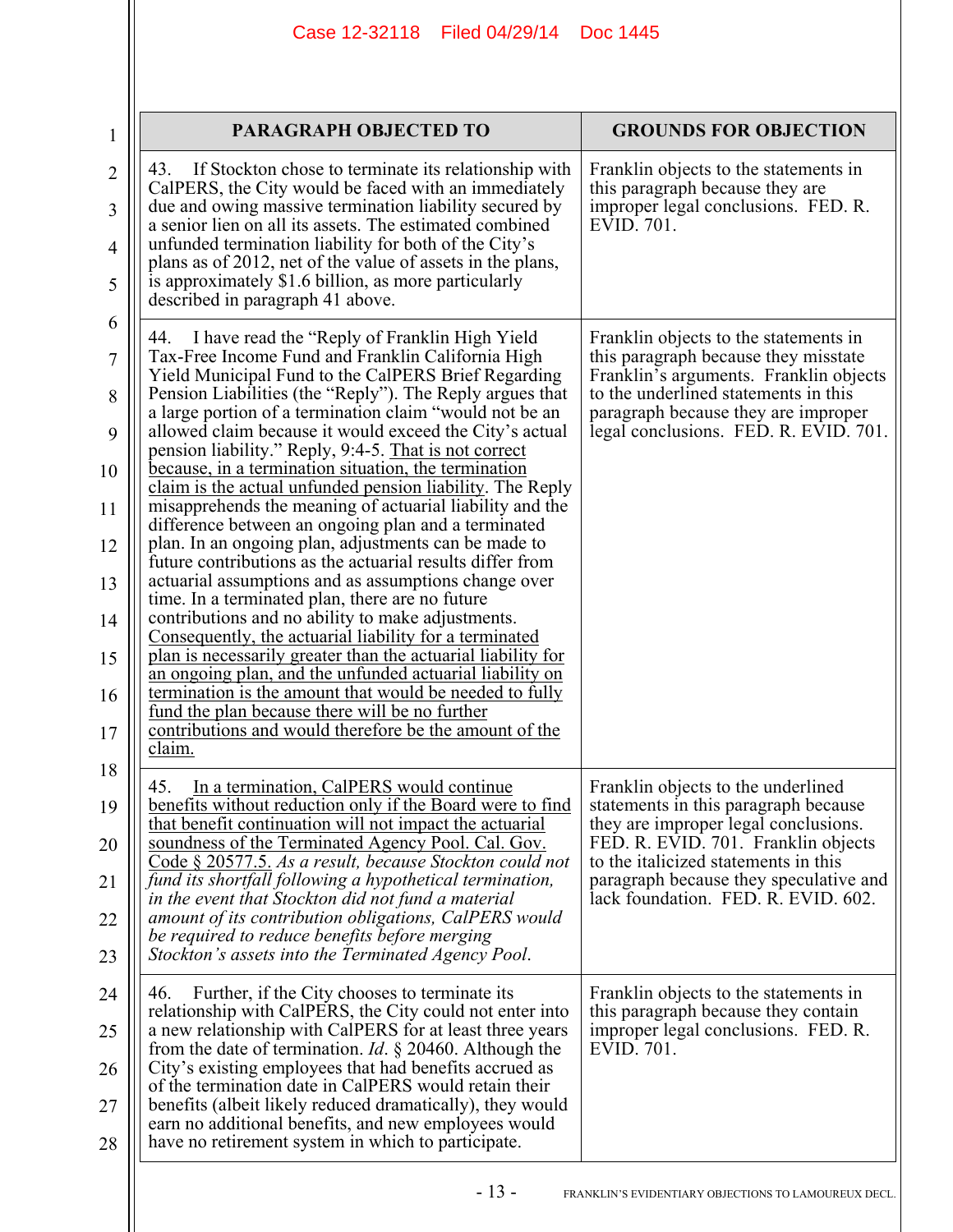| $\mathbf{1}$   | <b>PARAGRAPH OBJECTED TO</b>                                                                                                                                            | <b>GROUNDS FOR OBJECTION</b>                                                     |
|----------------|-------------------------------------------------------------------------------------------------------------------------------------------------------------------------|----------------------------------------------------------------------------------|
| $\overline{2}$ | 47.<br>Generally, benefits accrued by an employee while<br>working for one agency participating in CalPERS are                                                          | Franklin objects to the statements in<br>this paragraph because they contain     |
| 3              | portable should that employee move to another<br>CalPERS participating employer. This is also true for                                                                  | improper legal conclusions. FED. R.<br>EVID. 701.                                |
| 4              | employers who enjoy reciprocity with CalPERS. This<br>means that benefits will continue to accrue.                                                                      |                                                                                  |
| 5              | uninterrupted when an employee transfers to another<br>employer albeit under the benefits formulas and other                                                            |                                                                                  |
| 6              | ancillary benefits provided for under employment<br>agreements for each employer during the time of service                                                             |                                                                                  |
| 7              | for that employer. Each agency will bear responsibility<br>for payment for the benefits accrued during the service<br>of the employee. For example, for an employee who |                                                                                  |
| 8<br>9         | works for Stockton for fifteen years and then works for<br>the City of Davis for five years, the benefits will be                                                       |                                                                                  |
| 10             | funded by Stockton for the fifteen year period and by<br>Davis for the five year period. If the Stockton plan were                                                      |                                                                                  |
| 11             | to be terminated, the benefits for Stockton employees<br>would likely be reduced for the period of their service                                                        |                                                                                  |
| 12             | with Stockton if Stockton failed to pay a substantial<br>portion of its termination liability. For employees that                                                       |                                                                                  |
| 13             | transfer to another employer that was also part of the<br>CalPERS system, they would continue to accrue                                                                 |                                                                                  |
| 14             | benefits that would not be subject to reduction on<br>account of the termination of the Stockton plans.                                                                 |                                                                                  |
| 15             | 48.<br>CalPERS' principal responsibility is to maintain<br>the integrity of the California Public Employees'                                                            | Franklin objects to the statements in<br>this paragraph because they are not     |
| 16             | Retirement System. The ability of the sponsor of a<br>defined benefit pension plan to maintain an orderly and                                                           | relevant. FED. R. EVID. 401, 402.<br>Franklin further objects to the             |
| 17             | <u>reliable schedule of benefit payments is the principal</u><br>factor in providing benefit security for retirees and in                                               | underlined statements in this paragraph<br>because they are speculative and lack |
| 18             | the maintenance of an actuarially sound plan. If a City<br>like Stockton does not timely make its required                                                              | foundation. FED. R. EVID. 602.                                                   |
| 19<br>20       | payments, the actuarial soundness of the fund will be<br>negatively impacted. The actuarial calculations are<br>premised on the assumption that contributions will be   |                                                                                  |
| 21             | made when required and invested when made. When<br>contributions are delayed beyond the required date, the                                                              |                                                                                  |
| 22             | plan falls out of actuarial balance and actuarial<br>soundness is put in jeopardy. By not making timely                                                                 |                                                                                  |
| 23             | contributions, the asset base is not being increased as<br>projected while at the same time, the liabilities are                                                        |                                                                                  |
| 24             | continuing to increase as employees continue to earn<br>service credit. No contracting agency can be allowed to                                                         |                                                                                  |
| 25             | unilaterally determine when and how much it will<br>contribute to fulfill its obligations to the retirement                                                             |                                                                                  |
| 26             | system. Allowing such a unilateral modification of<br>contribution obligations threatens the integrity of the                                                           |                                                                                  |
| 27             | retirement systems and the interests of the State of<br>California in the administration of benefits for its public                                                     |                                                                                  |
| 28             | servants.                                                                                                                                                               |                                                                                  |
|                |                                                                                                                                                                         |                                                                                  |